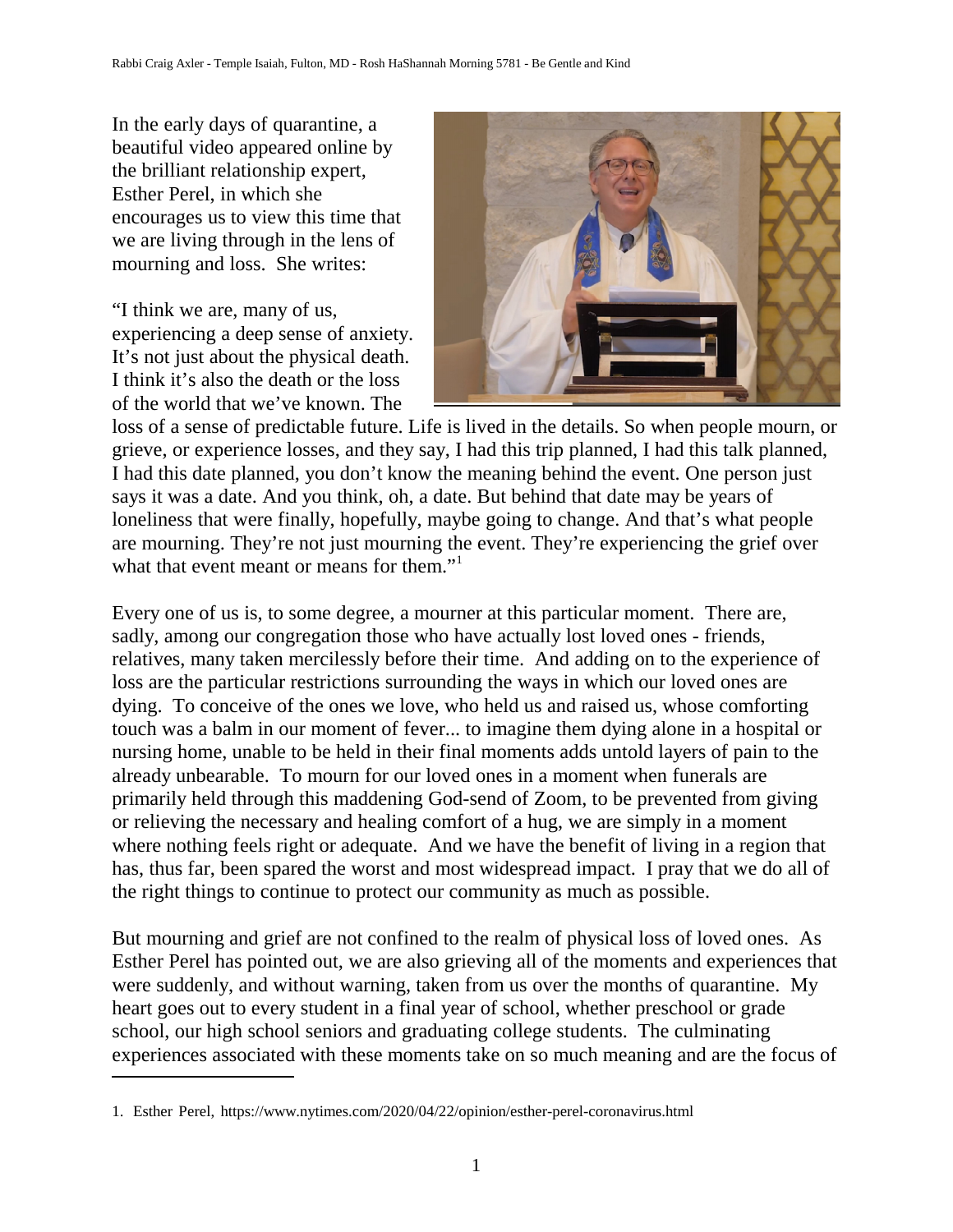our hard work and determination, and to watch them slip through our fingers is a cruel kind of pain.

Our community is filled with people whose life's work and calling is simply not possible in the world of social distancing, and those who are forced to do their best, despite knowing that the current restrictions make it impossible to actually do their best work. Our educators, medical professionals and essential workers of every kind must know, and we must tell them explicitly, how deeply we appreciate their heroic efforts. We are doing the very best that we can here at Temple Isaiah, but I have to be honest that I much prefer to be the rabbi to human beings in real time and space than a disembodied head on a video screen, working extra hard in order to make a fraction of the connection. Don't get me wrong. I fully recognize the impact that hundreds of hours of online classes, prayer services, meetings, phone calls and informal gatherings have made within our congregation over the last six months. But I deeply, painfully yearn for the moment when we can sit around a table, gather in the sanctuary or simply offer a handshake or a hug, share an oneg table or a bagel brunch. I miss you so much, we all do.

As Perel correctly tells us, so much of this mourning is connected to hopes, expectations and dreams that appear to slip out of our hands. I am in awe of the bar and bat mitzvah students (alongside their parents and families), the wedding couples, new parents of babies I've named and individuals approaching the tremendous moment of becoming a Jew by choice. Virtually all of these life-cycle celebrations that I've officiated over the past months were planned long before this pandemic. That this moment of creativity and resilience is inspiring is beyond doubt. Joy and celebration will not be the victims of this virus. However, it would be incorrect to ignore the attendant sense of unfair loss that every person planning a simcha in these months as well as the coming months (into the unforeseen future) is feeling. Anger, frustration, anxiety and sadness are all appropriate responses to the moment we are in. It is the very definition of unfair, and there's not much to do but name it.

I could go on with this depressing tale of woe, but our time is short, and there is only so much wallowing that we ought to allow ourselves. Rather, coming from the context of mourning, I would like to offer some advice that I have been giving to individuals and families experiencing the most profound forms of grief over the years of my rabbinate. I think it is advice that we all, myself included, could use right now.

In this time of added stress, deep grief and loss, it is important to try, with every ounce of energy left in your depleted reserves, to be kinder and gentler than necessary. Be kind to one another. Try to hold back the biting remark, the unhelpful word of criticism. Family systems, communities and even nations go through moments of trauma when the almost natural reaction is to take out our anger on those who are the easiest targets - people who already love us. People who we believe will continue to love us even after we've shown our least attractive selves. Perhaps our outburst will be met with more compassion when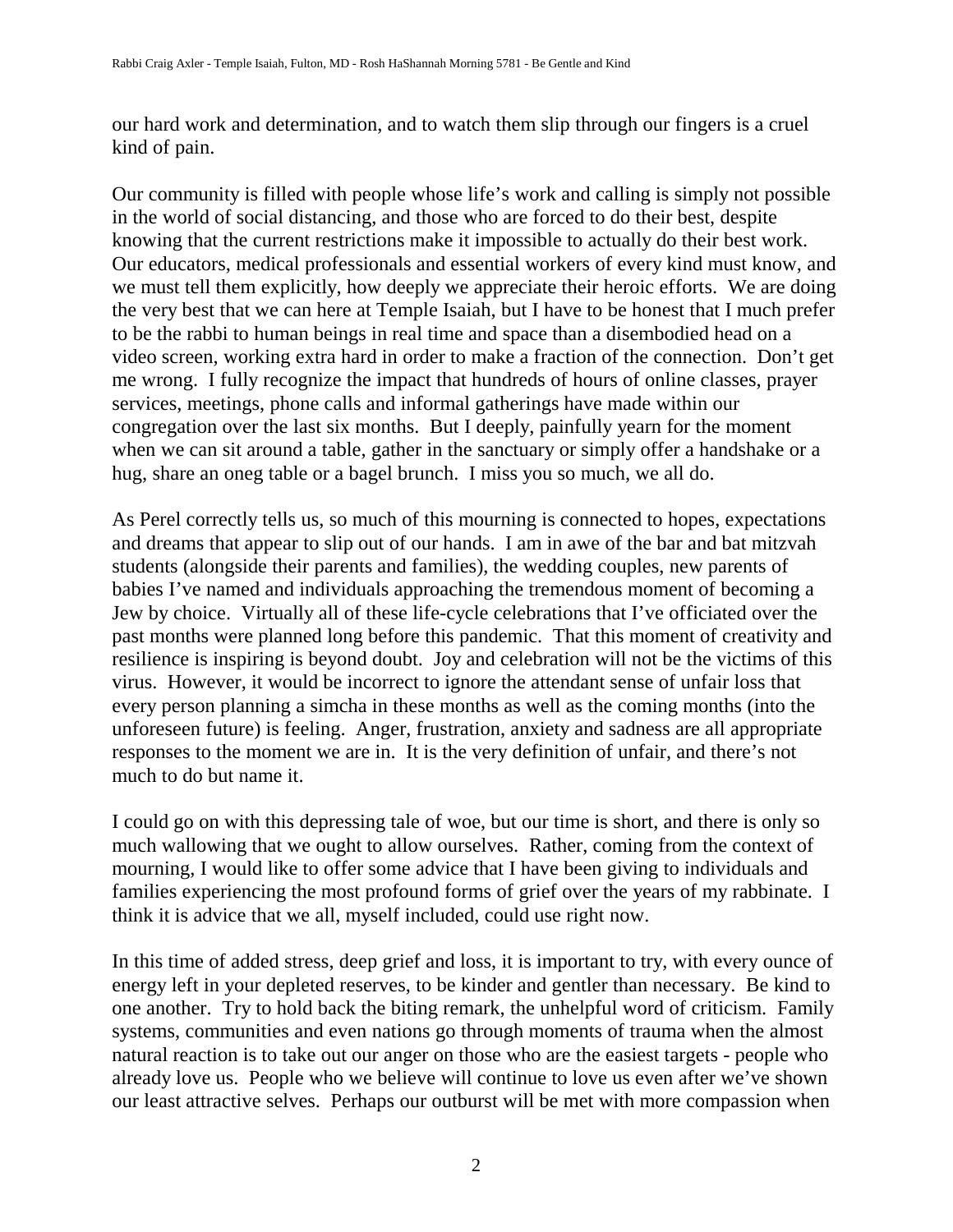the person we direct it towards knows a little bit about the pain we are going through. But, no. If we can muster the ability to be kinder than necessary, to ask ourselves the key questions before giving "advice" - Is this going to be helpful or harmful? Is it absolutely necessary that I say this thing out loud? Would I want someone to tell me this if the roles were reversed? - to ask these questions BEFORE opening our mouths in criticism is of tremendous value.

But it is not only those that we love that we turn this anger on in moments of elevated stress. We are a nation of raw nerve endings. There is an unspoken anxiety owing to the confluence of factors - of which COVID-19 is only one - which has made this nation not just a powderkeg, but an unstable munitions depot situated in between a fireworks warehouse and a match factory! The absolute inability of people to hear one another, to try to understand the experience of the other, even when it is profoundly different than one's own experience, does not bode well for a nation in need of repair and the hard work that will be necessary in order to simply survive. And so, I implore you - be kinder than necessary. Try to take a deep breath before reacting to the environment around you. It is almost impossible to know with certainty the burden that the person before you is carrying - and many of the most profound of burdens show no immediately observable markers. Just be kind.

And if we ought to bring an added measure of kindness to our family, our friends, and our neighbors - familiar or stranger - then the single most important thing that we can do which will make a difference right now is to be kinder than necessary to yourself!

Mourners often say to me "I know I'm supposed to be feeling...fill in the blank." Or, "Everyone says that I should..." Or, "Rabbi, I know that Jewish law tells me that I have to..." When I have these conversations with a newly bereaved friend, I will pause to correct their interpretation. Jewish tradition, in its wisdom, has termed the period of time from the death of a loved one until the mourners leave from the cemetery as Aninut, the immediate period of raw grief. This person, termed an Onen, has absolutely no responsibilities, and no one can make demands or expectations of that individual essentially, not even God, as the Onen is not even held responsible for saying any of the regular prayers. The wisdom in this is to give the individual in the initial shock of loss the space and support to pay attention to their feelings and to act on those without apology or criticism. They need this time to process the loss, and it is our responsibility as a community to enable them to do just that - whatever the structure.

There are, within our midst, those who are in the state of Aninut as a result of the current situation - and for some, we might be stuck in that place. With an actual death, there will be a funeral, and the wisdom of the Jewish tradition of moving as quickly as possible towards burial is, in part, to help the mourner progress past the state of being an Onen. However, this is not always possible, and for some initial grief lasts for a long time, even forever.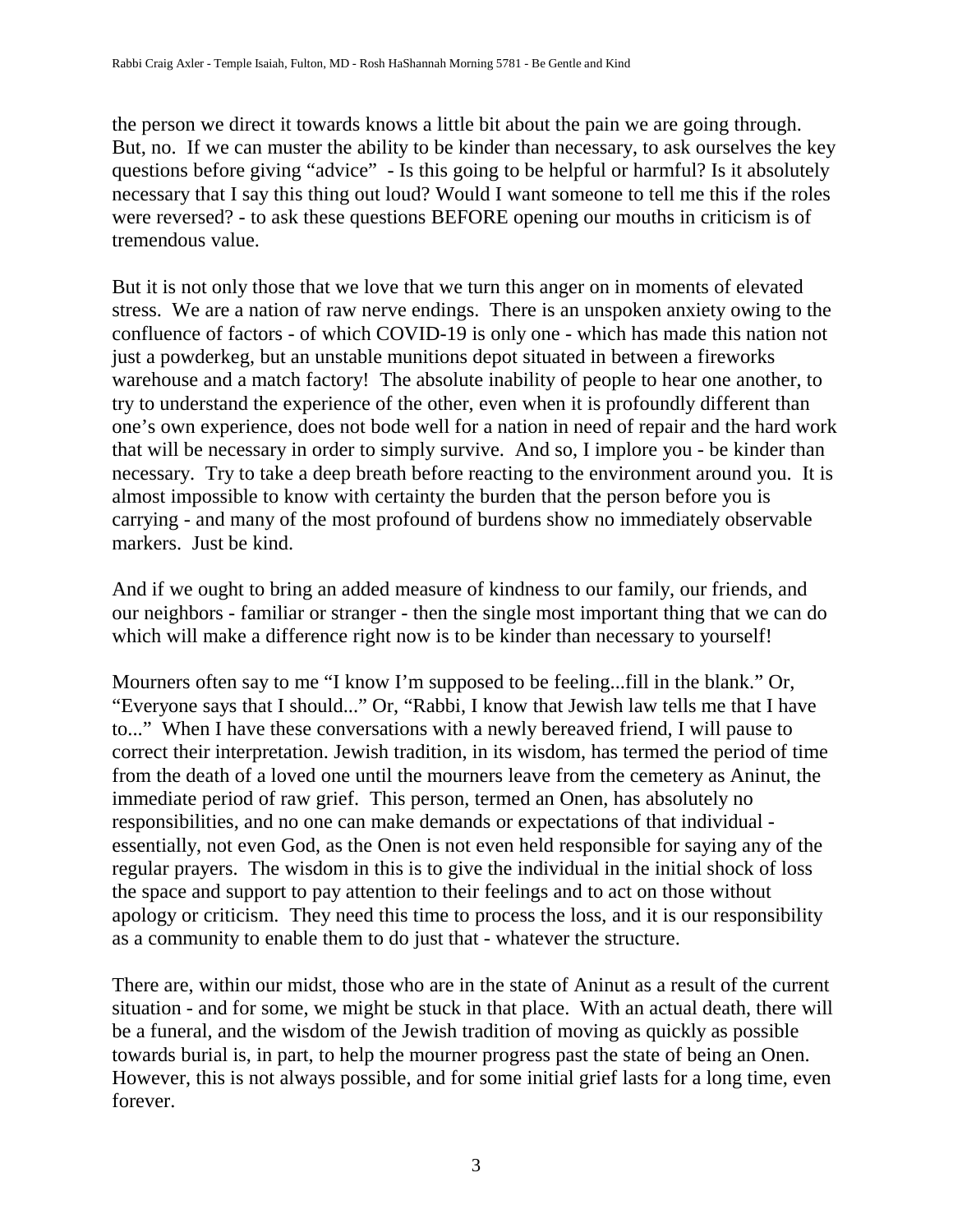In the structure of Jewish mourning, though, the next phase is that of shiv'a - the seven day period following the burial of our loved ones. During shiv'a we encourage the mourner to allow their community to make arrangements for them. Neighbors and friends bring a meal, make sure that the mourner doesn't have to focus on the mundane aspects of life, and can instead address the reality of loss. The tradition of covering mirrors has to do, at least in part, with discouraging the mourner from being harshly critical of their own appearance, taking one factor of stress off of their plate. At the same time, we are instructed that when we enter a shiv'a house and approach the direct mourner, we are to allow them to speak first. If they wish to discuss the deceased and their pain, we go with them there. If they wish to ask about us, or discuss the weather, sports or other trivial matters, they direct the conversation and we follow.

In this latter example are those who have experienced tremendous loss in these last months, but who would prefer to speak of past or future, rather than wallow in the present. If we are to support our friends in that state, the best way is to "go with them."

During the thirty-day period of Sheloshim and the first year of mourning, the individual is gently eased back into life. But gently and gradually is the key. And grief is not a linear trail. There are switchbacks and unintentional detours that return us to a part of the climb that we thought we had made it through long ago, a stretch of this journey we are not keen to revisit.

We are all travelling a mourner's path. Depending on how we are built, what we've endured, we are likely all at different stages along this journey. What is essential, though, is that we recognize the tender spots on those around us, the places where just the lightest careless touch can wound and sting. And that we give others, and even more importantly, ourselves the permission to travel this path in whatever way is right for us.

Self-compassion is the terminology used in psychological circles. Can I approach myself with the kind of grace and compassion, understanding and empathy that I know I am capable of showing to others, even complete strangers?

It seems trite to make the analogy, but there is a reason that flight attendants - remember those?!? - continue to remind those travelling with young children that in the event of an emergency, they must first put their own mask on, BEFORE they assist their child. We must take gentle care of ourselves, or we will be of no use to anyone else.

Over these days of Rosh HaShanah and Yom Kippur, and at all of the festival gatherings, we turn to the words spoken in the Torah when Moses prayed to understand God.

Adonai, Adonai, El Rachum VeChanun - a God compassionate, gracious, endlessly patient, loving and true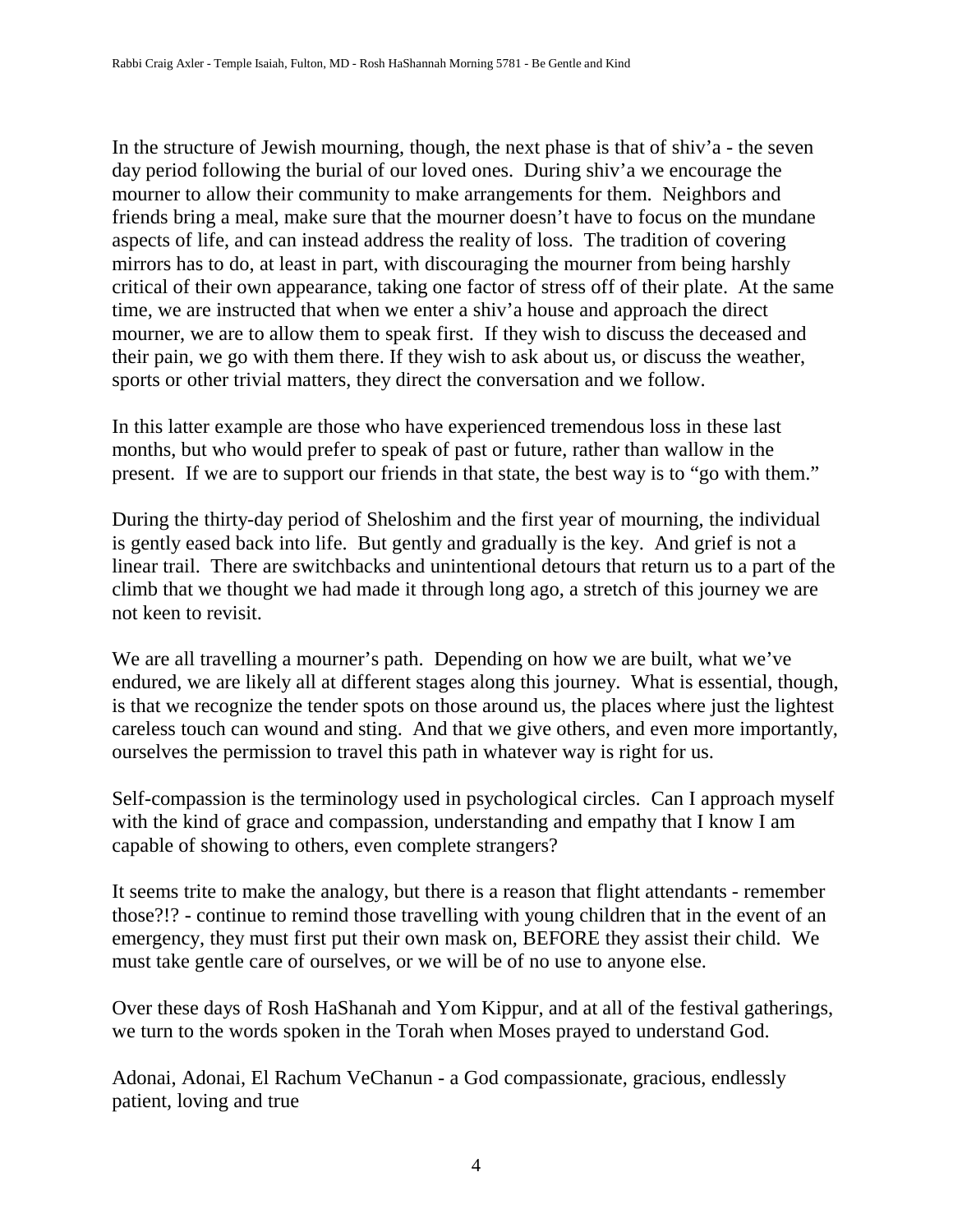Notzeir Chesed LaAlafim - showing mercy to the thousandth generation; forgiving evil, defiance, and wrongdoing; granting pardon.<sup>2</sup>

These words come to be known as the Thirteen Attributes of God. But it is worth pointing out that this description of the closest thing that mortal human beings are able to understand of God's reality was revealed to Moses at a very specific moment. Moses had just smashed the initial tablets of the Ten Commandments, the ones that Torah teaches were inscribed by God's own finger. Moses, upon seeing the Israelites worshipping the Golden Calf at the very moment that he descends with this Divine gift in his hands, smashes the tablets to bits at the base of the mountain.

One would logically assume that this is the end of the story for Moses. He's lost his temper; squandered the holy gift in an act of rage and violence... But no, that is not the response God brings to this moment of rupture. Instead, God instructs Moses, "Carve for yourself two tablets of stone like the first set, and I will engrave them once again with the words that were on the ones that you shattered... Come up to Me on the mountain [so that I can make My self known to you]."

God's response to Moses' moment of distress, remorse, anxiety and anger is to show kindness and compassion. It's at least a part of why we read these words on Rosh HaShannah and Yom Kippur - to remind ourselves of the kindness, compassion and love that is symbolized by the possibility of Teshuvah, of Return.

In a moment when virtually none of us feel whole, when our spiritual resources have been stretched beyond their limits, and our physical, emotional, financial and interpersonal wellbeing is likely at minimum damaged; when many are harshly asking themselves if they have even come close to doing "good enough" against the odds that are perpetually stacked against them at this time - are we good enough partners, good enough children, good enough professionals, friends, neighbors? Are we, in this moment, Good. Enough? ; and when the search for answers or assurances turns up very little solid ground to stand upon, let us hear these words in the depths of our souls:

Adonai, Adonai - A God, compassionate, gracious, endlessly patient, loving and true; showing mercy to the thousandth generation; forgiving evil, defiance, and wrongdoing; granting pardon.

God is patient, kind and forgiving - to us, to all. We owe it to ourselves to be patient, kind and forgiving, to others, and above all to our selves, particularly in this singular moment of distress.

Parker J. Palmer, a poet, theologian and teacher writes: "I am that to which I gave short

<sup>2.</sup> Exodus 34:6-7